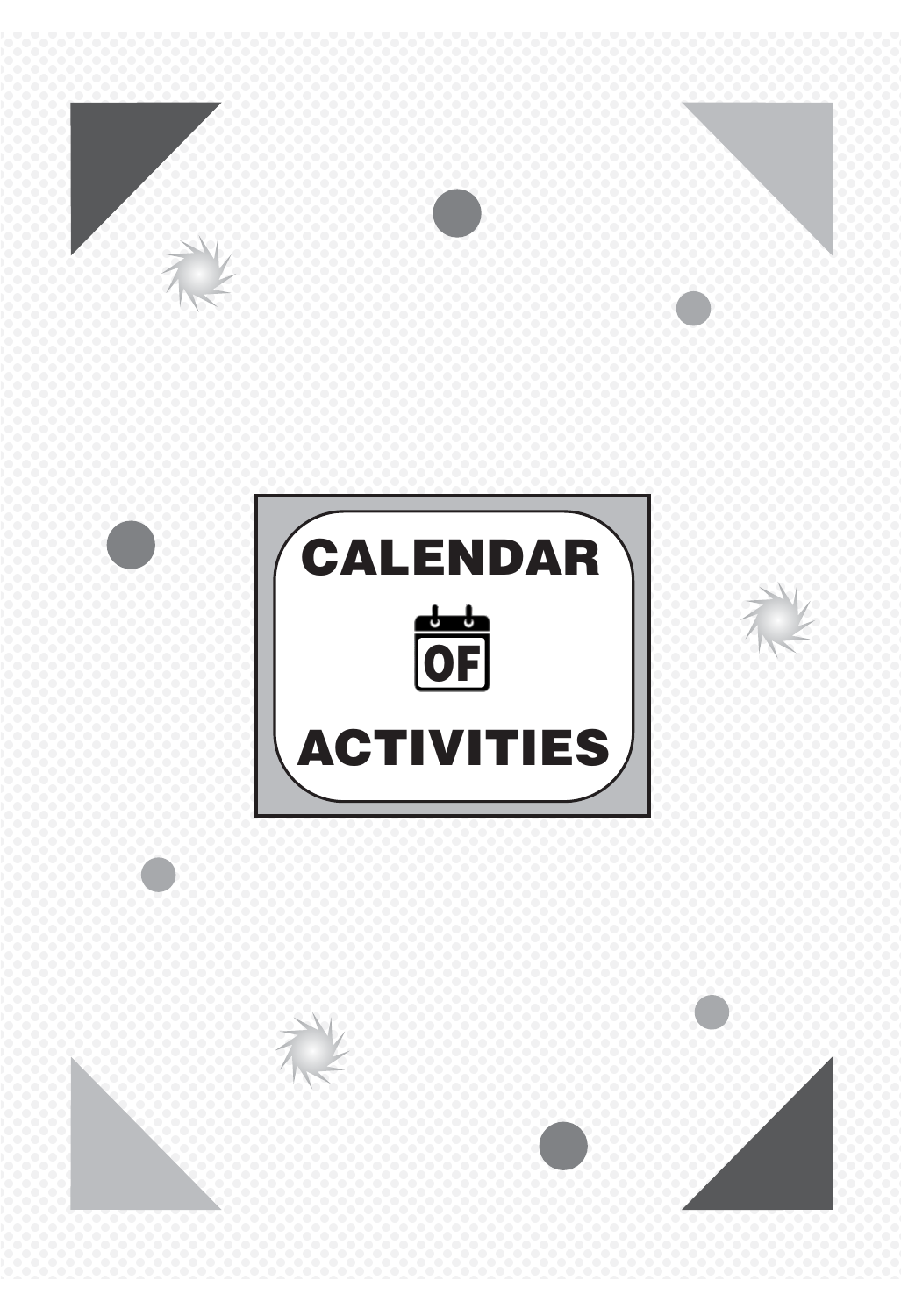| 箘              | CALENDAR August 2020 |               |                                                |                     |  |  |  |
|----------------|----------------------|---------------|------------------------------------------------|---------------------|--|--|--|
| Date           | Day                  | Day Order     | Programme Schedule                             | <b>Working Days</b> |  |  |  |
| $\mathbf{1}$   | Sat                  |               | <b>BAKRID Holiday</b>                          |                     |  |  |  |
| $\overline{2}$ | Sun                  |               | <b>Holiday</b>                                 |                     |  |  |  |
| 3              | Mon                  | I             | Academic year starts for II & III UG and II PG | 1                   |  |  |  |
| 4              | Tue                  | Ш             |                                                | $\overline{2}$      |  |  |  |
| 5              | Wed                  | Ш             |                                                | 3                   |  |  |  |
| 6              | Thu                  | IV            |                                                | 4                   |  |  |  |
| 7              | Fri                  | V             |                                                | 5                   |  |  |  |
| 8              | Sat                  | VI            |                                                | 6                   |  |  |  |
| 9              | Sun                  |               | <b>Holiday</b>                                 |                     |  |  |  |
| 10             | Mon                  | I             |                                                | 7                   |  |  |  |
| 11             | Tue                  |               | KRISHNA JAYANTHI - Holiday                     |                     |  |  |  |
| 12             | Wed                  | $\mathsf{II}$ |                                                | 8                   |  |  |  |
| 13             | Thu                  | Ш             |                                                | 9                   |  |  |  |
| 14             | Fri                  | IV            |                                                | 10                  |  |  |  |
| 15             | Sat                  |               | <b>INDEPENDENCE DAY - Holiday</b>              |                     |  |  |  |

Give thanks to the Lord for He is good,

for His kindness endures forever. **- Pslams 106:1**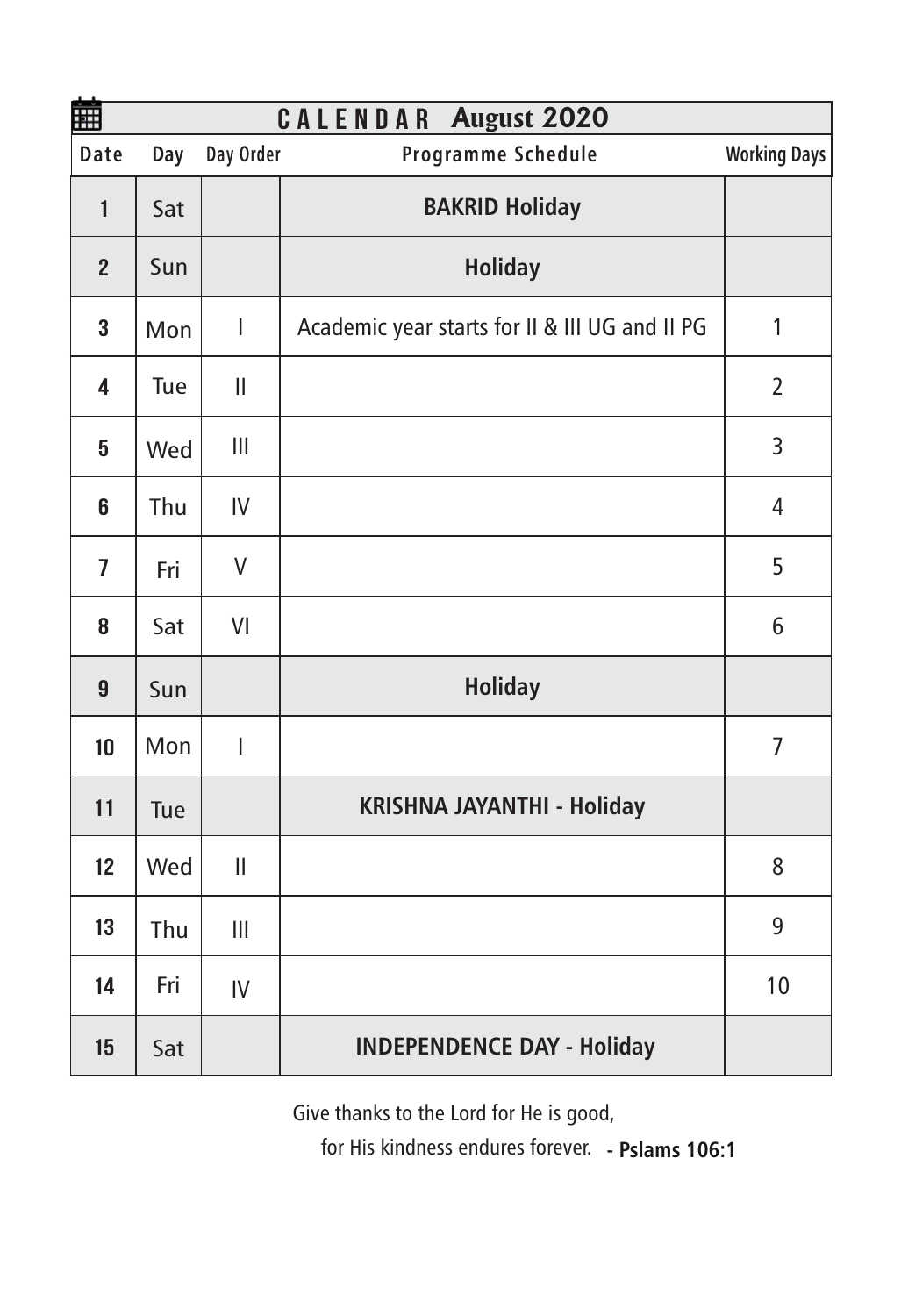| 的    | CALENDAR August 2020 |                |                                             |                     |  |  |  |
|------|----------------------|----------------|---------------------------------------------|---------------------|--|--|--|
| Date | Day                  | Day Order      | Programme Schedule                          | <b>Working Days</b> |  |  |  |
| 16   | Sun                  |                | <b>Holiday</b>                              |                     |  |  |  |
| 17   | Mon                  | V              |                                             | 11                  |  |  |  |
| 18   | Tue                  | VI             |                                             | 12                  |  |  |  |
| 19   | Wed                  | $\overline{1}$ | Academic year starts for I UG               | 13                  |  |  |  |
| 20   | Thu                  | Ш              |                                             | 14                  |  |  |  |
| 21   | Fri                  | Ш              |                                             | 15                  |  |  |  |
| 22   | Sat                  |                | <b>VINAYAGAR CHATHURTHI - Holiday</b>       |                     |  |  |  |
| 23   | Sun                  |                | <b>Holiday</b>                              |                     |  |  |  |
| 24   | Mon                  | IV             |                                             | 16                  |  |  |  |
| 25   | Tue                  | V              | Soft Skills Training - Literacy Club        | 17                  |  |  |  |
| 26   | Wed                  | VI             |                                             | 18                  |  |  |  |
| 27   | Thu                  | I              |                                             | 19                  |  |  |  |
| 28   | Fri                  | $\mathbf{I}$   | National Girl Child Day - WE Cell, EDP Cell | 20                  |  |  |  |
| 29   | Sat                  | Ш              | Orientation program for II & III year       | 21                  |  |  |  |
| 30   | Sun                  |                | <b>MUHARRAM - Holiday</b>                   |                     |  |  |  |
| 31   | Mon                  | IV             |                                             | 22                  |  |  |  |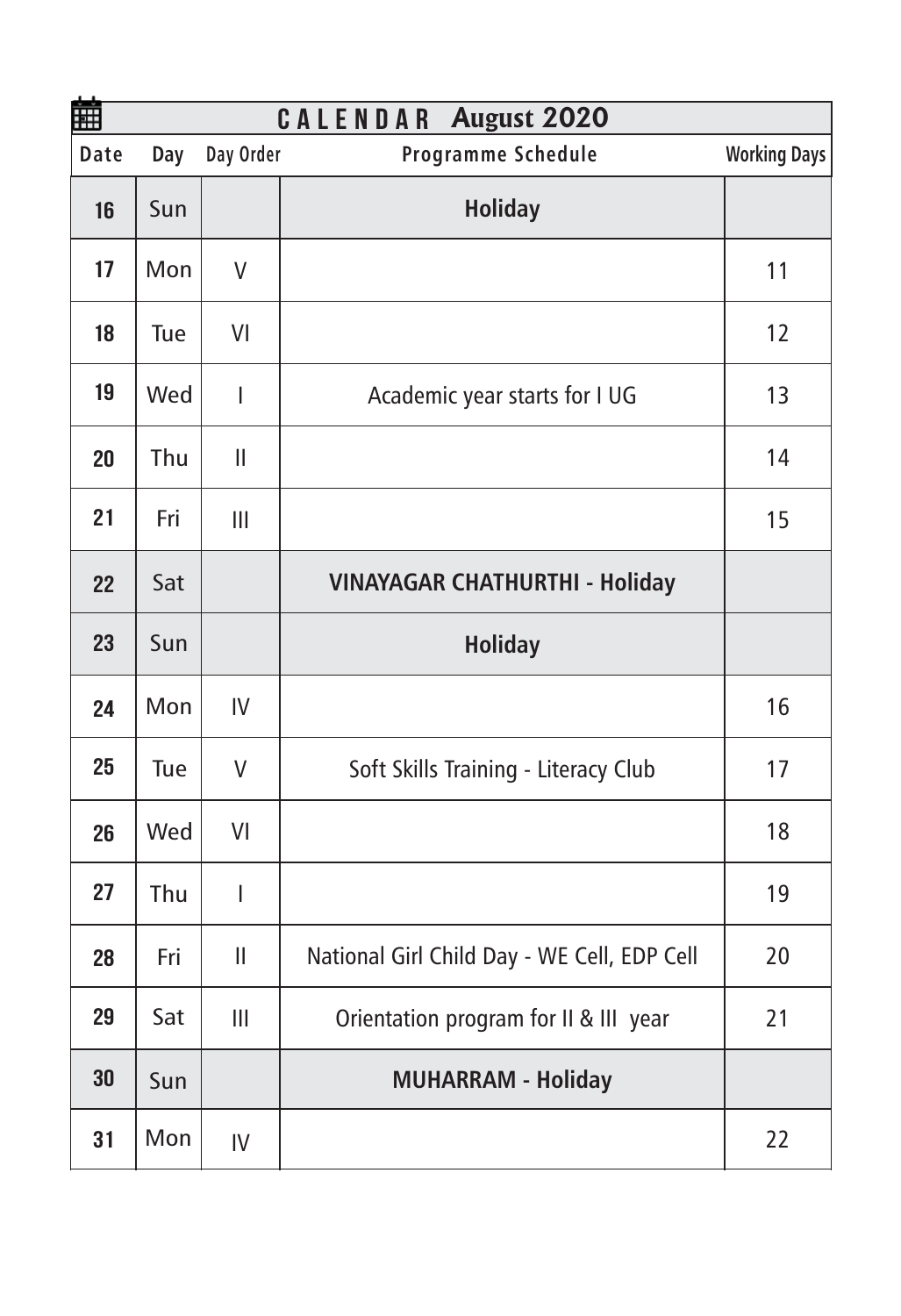| 箘              |     |                | <b>CALENDAR</b> September 2020          |                     |
|----------------|-----|----------------|-----------------------------------------|---------------------|
| Date           | Day | Day Order      | Programme Schedule                      | <b>Working Days</b> |
| 1              | Tue | $\vee$         |                                         | 23                  |
| $\overline{2}$ | Wed | VI             | Guest Lecture - B.A English             | 24                  |
| 3              | Thu | I              |                                         | 25                  |
| 4              | Fri | Ш              |                                         | 26                  |
| 5              | Sat | $\mathbf{III}$ | Teacher's Day<br>Women Empowerment Cell | 27                  |
| 6              | Sun |                | <b>Holiday</b>                          |                     |
| $\overline{1}$ | Mon | IV             |                                         | 28                  |
| 8              | Tue | $\vee$         |                                         | 29                  |
| 9              | Wed | VI             |                                         | 30                  |
| 10             | Thu | I              |                                         | 31                  |
| 11             | Fri | $\mathsf{II}$  |                                         | 32                  |
| 12             | Sat |                | <b>Holiday</b>                          |                     |
| 13             | Sun |                | <b>Holiday</b>                          |                     |
| 14             | Mon |                | CIA <sub>I</sub>                        | 33                  |
| 15             | Tue |                | CIA <sub>I</sub>                        | 34                  |

"Educating the mind without educating the heart is no education at all." - **Aristotle** "A man's mind, stretched by new ideas, may never return to its original dimensions." **- Henry B Adams**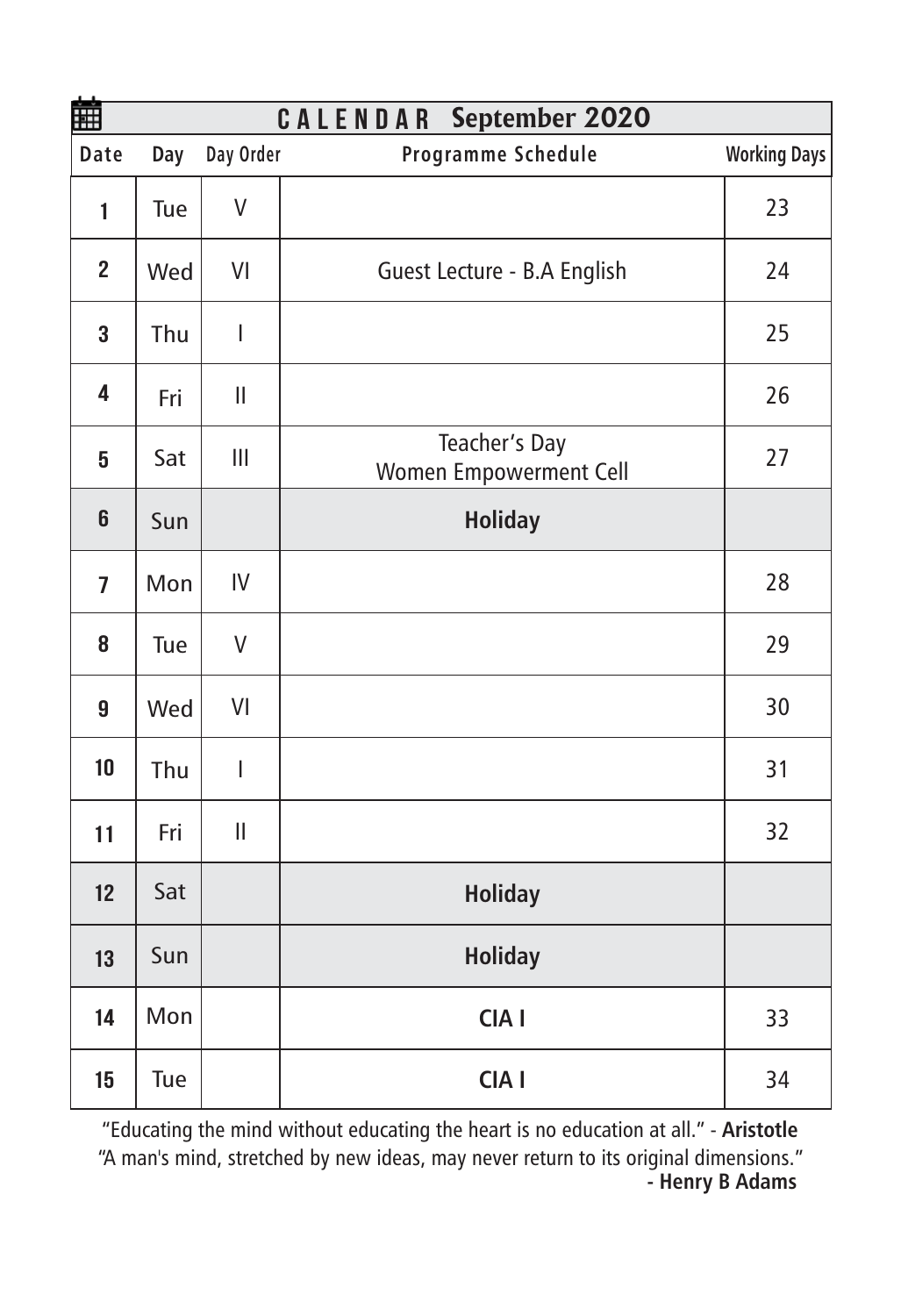| 箘<br><b>CALENDAR</b> September 2020 |     |               |                                               |                     |  |
|-------------------------------------|-----|---------------|-----------------------------------------------|---------------------|--|
| Date                                | Day | Day Order     | Programme Schedule                            | <b>Working Days</b> |  |
| 16                                  | Wed |               | CIA <sub>I</sub>                              | 35                  |  |
| 17                                  | Thu |               | CIA <sub>I</sub>                              | 36                  |  |
| 18                                  | Fri |               | CIA I                                         | 37                  |  |
| 19                                  | Sat | Ш             |                                               | 38                  |  |
| 20                                  | Sun |               | <b>Holiday</b>                                |                     |  |
| 21                                  | Mon | IV            | International Peace Day - YRC                 | 39                  |  |
| 22                                  | Tue | V             | Guest Lecture - BCA, B.SC(CS), B.SC(Maths)    | 40                  |  |
| 23                                  | Wed | VI            | Guest Lecture - BBA                           | 41                  |  |
| 24                                  | Thu | I             | Guest Lecture - Commerce (CS)                 | 42                  |  |
| 25                                  | Fri | $\mathbf{  }$ | Guest Lecture - Commerce (G) & (AF)           | 43                  |  |
| 26                                  | Sat | Ш             | NSS, YRC, RRC Day                             | 44                  |  |
| 27                                  | Sun |               | <b>Holiday</b>                                |                     |  |
| 28                                  | Mon | IV            | World Food Day<br>PoshanAbhiyan - Health Club | 45                  |  |
| 29                                  | Tue | V             |                                               | 46                  |  |
| 30                                  | Wed | VI            |                                               | 47                  |  |

"A well-educated mind will always have more questions than answers." **- Plato**

"Nothing ever becomes real till it is experienced." **- T.S. Eliot**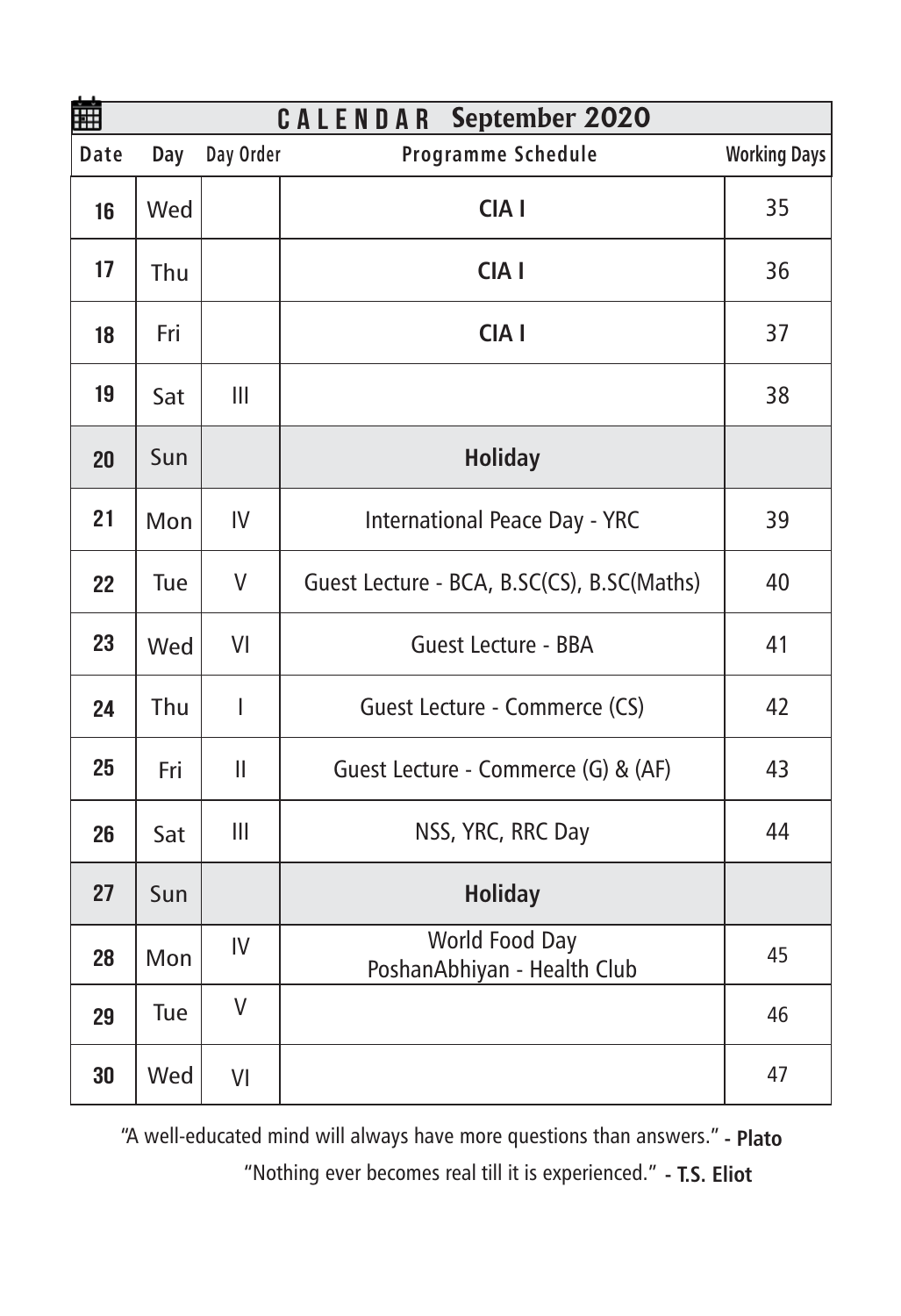| 盦              | <b>CALENDAR</b><br>October 2020 |                |                                    |                     |  |  |  |
|----------------|---------------------------------|----------------|------------------------------------|---------------------|--|--|--|
| Date           | Day                             | Day Order      | Programme Schedule                 | <b>Working Days</b> |  |  |  |
| 1              | Thu                             | $\overline{1}$ | International Day of the Elderly   | 48                  |  |  |  |
| $\overline{2}$ | Fri                             |                | <b>GANDHI JAYANTHI - Holiday</b>   |                     |  |  |  |
| 3              | Sat                             | $\mathbf{I}$   |                                    | 49                  |  |  |  |
| 4              | Sun                             |                | <b>Holiday</b>                     |                     |  |  |  |
| 5              | Mon                             | Ш              |                                    | 50                  |  |  |  |
| 6              | Tue                             | IV             | Eco Club Activity - Swatch Bharath | 51                  |  |  |  |
| 7              | Wed                             | $\vee$         |                                    | 52                  |  |  |  |
| 8              | Thu                             | VI             |                                    | 53                  |  |  |  |
| 9              | Fri                             | I              | Citizen Consumer Club - Programme  | 54                  |  |  |  |
| 10             | Sat                             | $\mathbf{I}$   |                                    | 55                  |  |  |  |
| 11             | Sun                             |                | <b>Holiday</b>                     |                     |  |  |  |
| 12             | Mon                             | Ш              |                                    | 56                  |  |  |  |
| 13             | Tue                             | IV             |                                    | 57                  |  |  |  |
| 14             | Wed                             | $\vee$         |                                    | 58                  |  |  |  |
| 15             | Thu                             | VI             |                                    | 59                  |  |  |  |

"If you think education is expensive, try ignorance." - **Victor Hugo** "The whole purpose of education is to turn mirrors into windows." - **Chinese Proverb**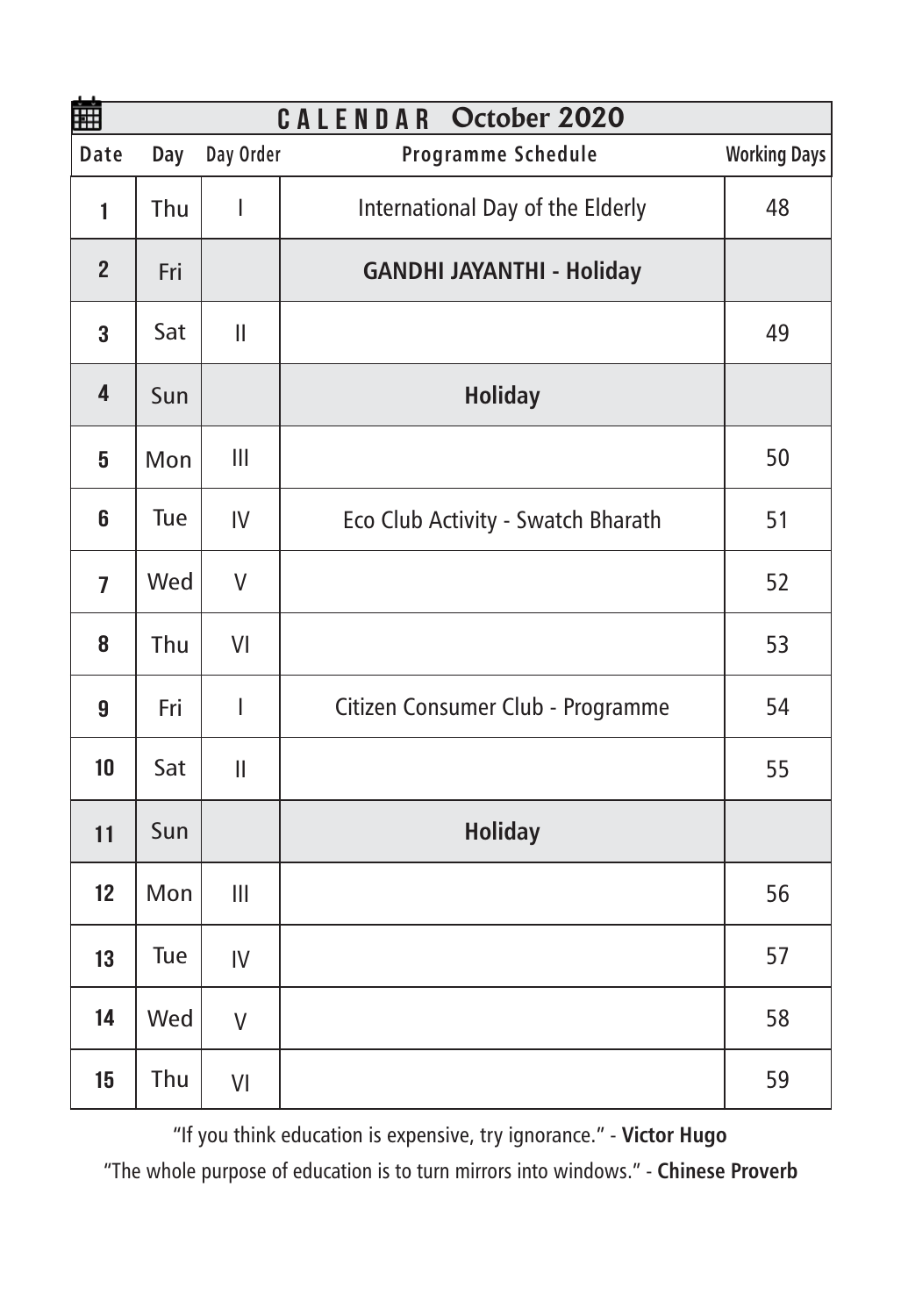| 箘    |     |                                       | CALENDAR October 2020           |                     |
|------|-----|---------------------------------------|---------------------------------|---------------------|
| Date | Day | Day Order                             | Programme Schedule              | <b>Working Days</b> |
| 16   | Fri | I                                     |                                 | 60                  |
| 17   | Sat |                                       | <b>Holiday</b>                  |                     |
| 18   | Sun |                                       | <b>Holiday</b>                  |                     |
| 19   | Mon |                                       | $CIA - II$                      | 61                  |
| 20   | Tue |                                       | $CIA - II$                      | 62                  |
| 21   | Wed |                                       | $CIA - II$                      | 63                  |
| 22   | Thu |                                       | $CIA - II$                      | 64                  |
| 23   | Fri |                                       | $CIA - II$                      | 65                  |
| 24   | Sat | $\begin{array}{c} \hline \end{array}$ |                                 | 66                  |
| 25   | Sun |                                       | <b>AYUDHA PUJA - Holiday</b>    |                     |
| 26   | Mon |                                       | <b>VIJAYA DASHAMI - Holiday</b> |                     |
| 27   | Tue | III                                   |                                 | 67                  |
| 28   | Wed | IV                                    | <b>Cultural Club Events</b>     | 68                  |
| 29   | Thu | $\vee$                                |                                 | 69                  |
| 30   | Fri |                                       | MILADI NABI - Holiday           |                     |
| 31   | Sat | VI                                    |                                 | 70                  |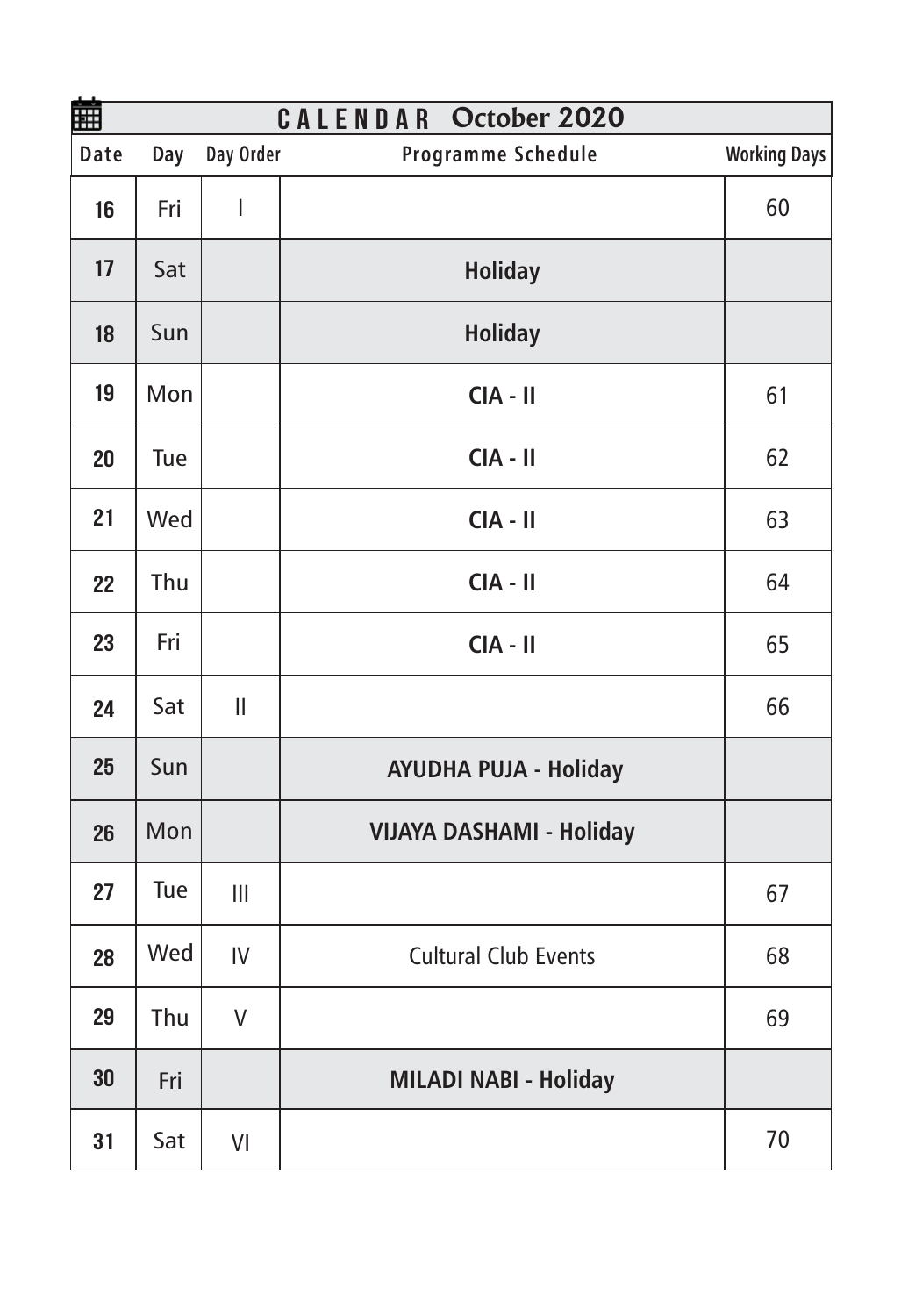| 盦              |     |              | <b>CALENDAR November 2020</b>     |                     |
|----------------|-----|--------------|-----------------------------------|---------------------|
| Date           | Day | Day Order    | Programme Schedule                | <b>Working Days</b> |
| 1              | Sun |              | <b>Holiday</b>                    |                     |
| $\overline{2}$ | Mon | T            |                                   | 71                  |
| 3              | Tue | $\mathbf{I}$ | <b>Placement Training Program</b> | 72                  |
| 4              | Wed | Ш            |                                   | 73                  |
| 5              | Thu | IV           |                                   | 74                  |
| 6              | Fri | V            |                                   | 75                  |
| 7              | Sat | VI           |                                   | 76                  |
| 8              | Sun |              | <b>Holiday</b>                    |                     |
| 9              | Mon |              | <b>MODEL EXAM</b>                 | 77                  |
| 10             | Tue |              | <b>MODEL EXAM</b>                 | 78                  |
| 11             | Wed |              | <b>MODEL EXAM</b>                 | 79                  |
| 12             | Thu |              | <b>MODEL EXAM</b>                 | 80                  |
| 13             | Fri |              | <b>MODEL EXAM</b>                 | 81                  |
| 14             | Sat |              | <b>DIWALI - Holiday</b>           |                     |
| 15             | Sun |              | <b>Holiday</b>                    |                     |

"The beautiful thing about learning is that no one can take it away from you." **- Ludwig Wittgenste**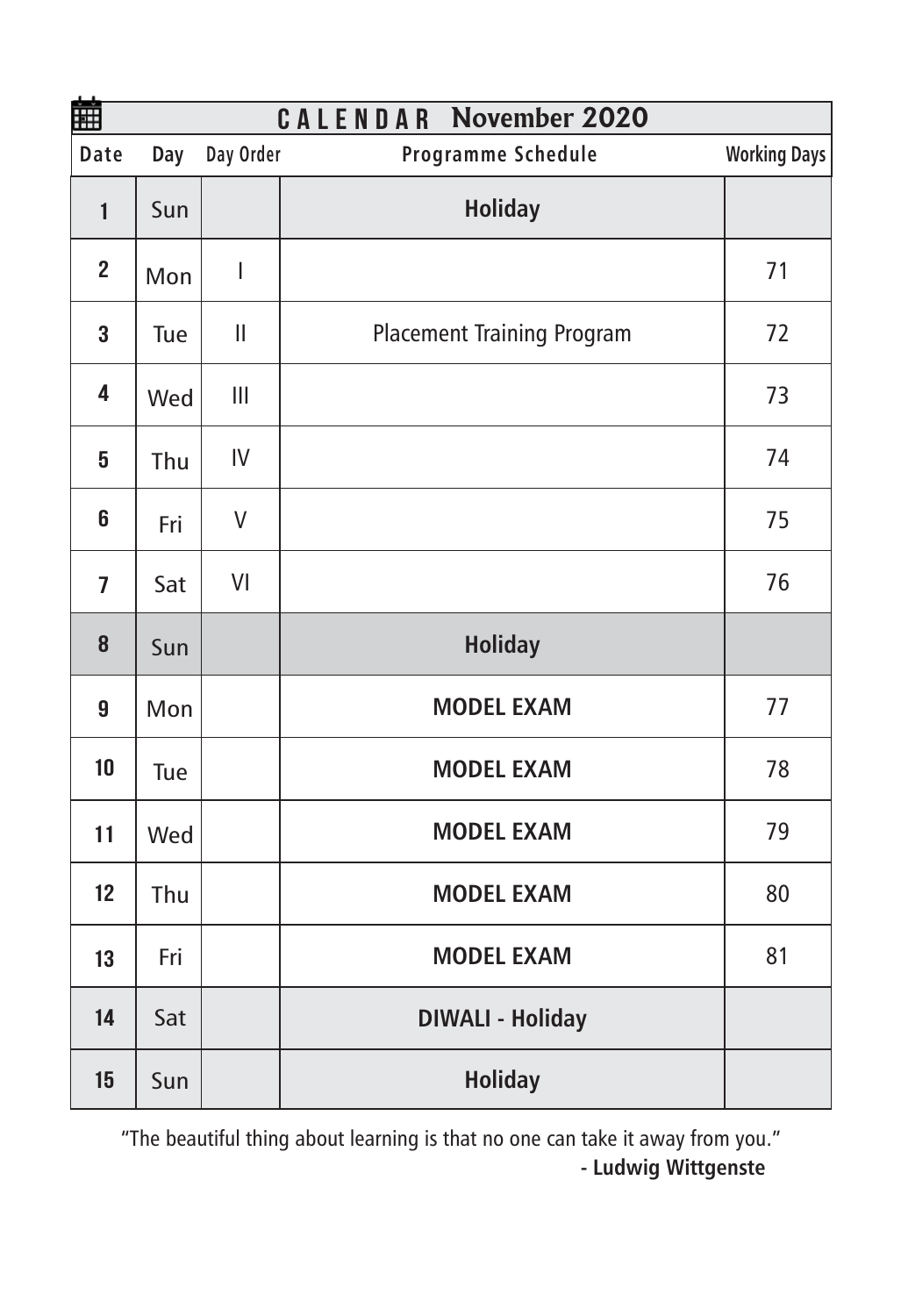| 簂    |     |                                       | <b>CALENDAR November 2020</b> |                     |
|------|-----|---------------------------------------|-------------------------------|---------------------|
| Date | Day | Day Order                             | Programme Schedule            | <b>Working Days</b> |
| 16   | Mon | I                                     |                               | 82                  |
| 17   | Tue | $\mathop{\rm II}\nolimits$            |                               | 83                  |
| 18   | Wed | $\mathop{\rm III}\nolimits$           |                               | 84                  |
| 19   | Thu | IV                                    |                               | 85                  |
| 20   | Fri | V                                     |                               | 86                  |
| 21   | Sat | VI                                    |                               | 87                  |
| 22   | Sun |                                       | <b>Holiday</b>                |                     |
| 23   | Mon | I                                     |                               | 88                  |
| 24   | Tue | $\mathop{\rm II}\nolimits$            |                               | 89                  |
| 25   | Wed | $\begin{array}{c} \hline \end{array}$ |                               | 90                  |
| 26   | Thu | IV                                    |                               | 91                  |
| 27   | Fri | $\vee$                                |                               | 92                  |
| 28   | Sat | VI                                    |                               | 93                  |
| 29   | Sun |                                       | <b>Holiday</b>                |                     |
| 30   | Mon | I                                     |                               | 94                  |

"The only thing that interferes with my learning is my education."

**- Peter Brougham**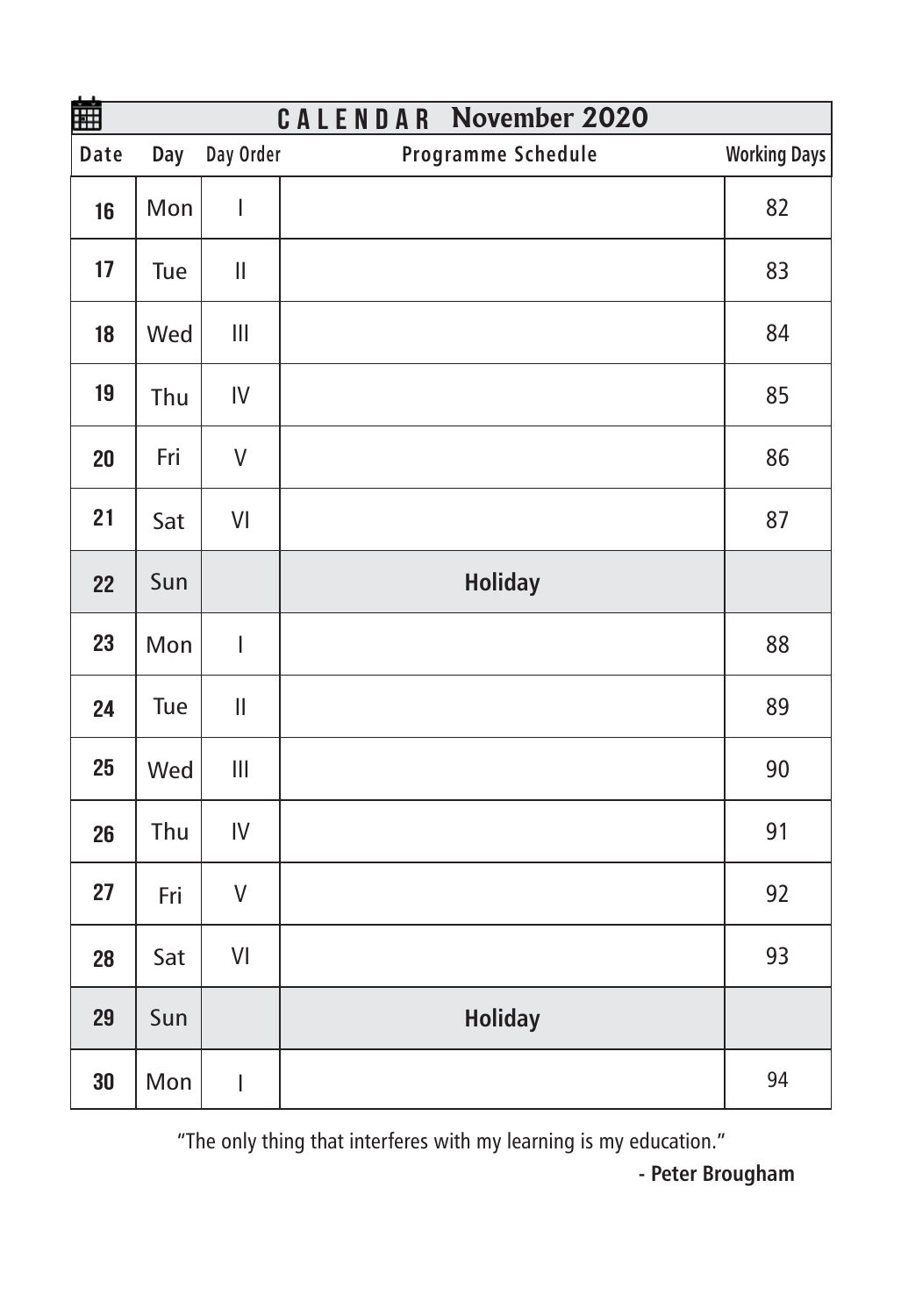| 齏              |     |              | <b>CALENDAR December 2020</b>                                     |                     |
|----------------|-----|--------------|-------------------------------------------------------------------|---------------------|
| Date           | Day | Day Order    | Programme Schedule                                                | <b>Working Days</b> |
| 1              | Tue | $\mathbf{I}$ | World AIDS Day - RRC and Health Club                              | 1                   |
| $\overline{2}$ | Wed | Ш            | National Pollution Control Day - NSS                              | $\overline{2}$      |
| 3              | Thu | IV           | World Day of Handicapped - Health Club                            | 3                   |
| 4              | Fri | V            | National Seminar - B.SC (Maths),<br>B.SC (CS), BCA                | 4                   |
| 5              | Sat | VI           | Joy of Giving Day - Innovation Club                               | 5                   |
| 6              | Sun |              | <b>Holiday</b>                                                    |                     |
| $\overline{1}$ | Mon | T            | <b>ENACT THE PLAY - English Department /</b><br><b>NSS Camp</b>   | 6                   |
| 8              | Tue | Ш            | <b>NSS Camp</b>                                                   | 7                   |
| 9              | Wed | Ш            | Guest Lecture - 'Transform Yourself' EDP Cell<br><b>NSS Camp</b>  | 8                   |
| 10             | Thu | IV           | Human Rights Day - CC Club<br><b>NSS Camp</b>                     | 9                   |
| 11             | Fri | V            | <b>Guest Lecture - Mathematics</b><br><b>NSS Camp</b>             | 10                  |
| 12             | Sat |              | <b>NSS Camp</b>                                                   |                     |
| 13             | Sun |              | <b>NSS Camp / Holiday</b>                                         |                     |
| 14             | Mon | VI           | <b>Women's Education Empowerment Program</b><br><b>Women Cell</b> | 11                  |
| 15             | Tue | $\mathbf{I}$ |                                                                   | 12                  |

"Education is a progressive discovery of our own ignorance." - **Albert Schweitzer** "The mind is not a vessel to be filled, but a fire to be kindled."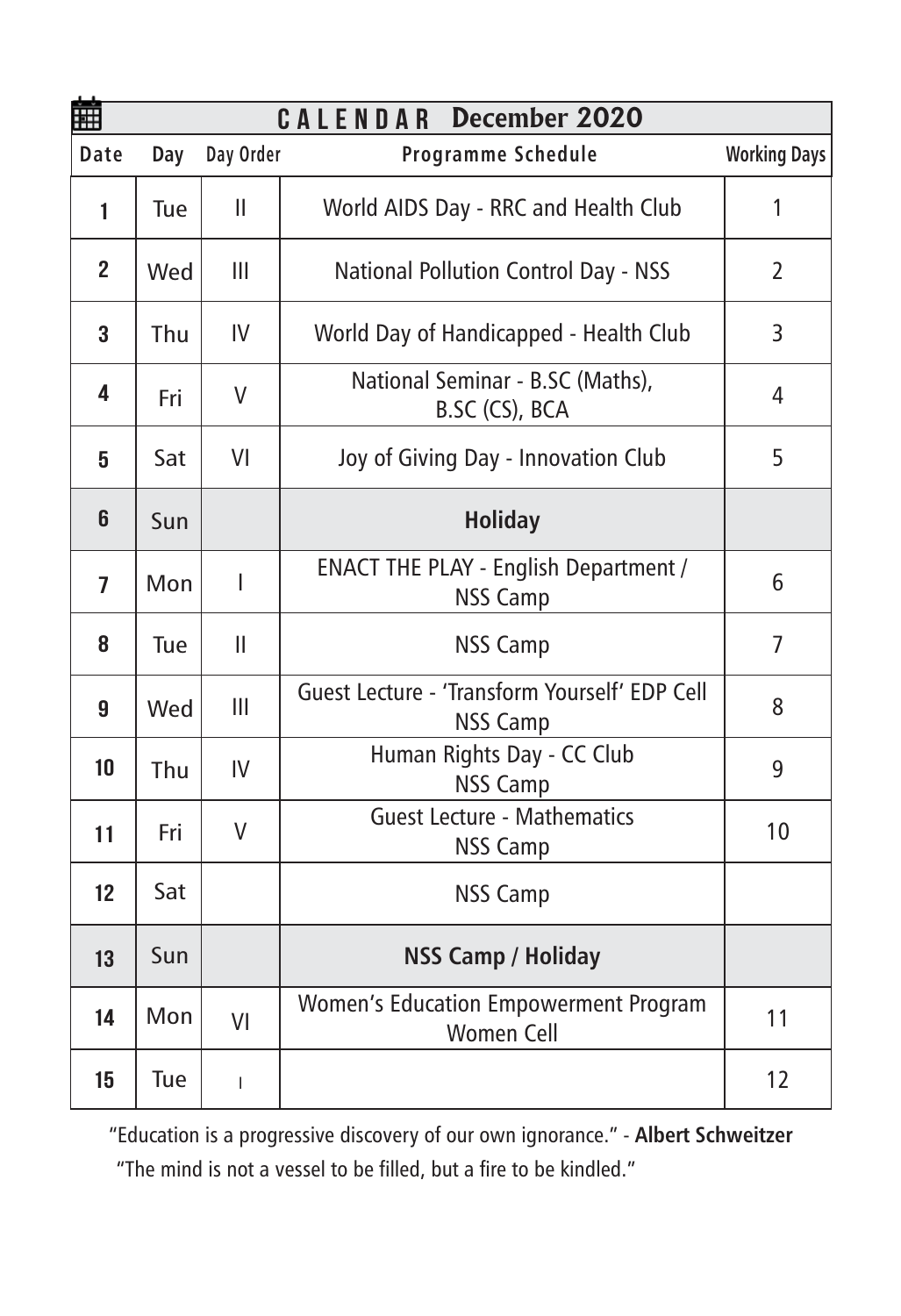| 齏    |     |                          | CALENDAR<br>December 2020                    |                     |
|------|-----|--------------------------|----------------------------------------------|---------------------|
| Date | Day | Day Order                | Programme Schedule                           | <b>Working Days</b> |
| 16   | Wed | $\mathsf{II}$            | Gnana Blossom Day                            | 13                  |
| 17   | Thu | Ш                        | Annite Bazaar - EDP Cell and Innovation Cell | 14                  |
| 18   | Fri | IV                       |                                              | 15                  |
| 19   | Sat | $\vee$                   |                                              | 16                  |
| 20   | Sun |                          | <b>Holiday</b>                               |                     |
| 21   | Mon | VI                       | <b>FOUNDRESS MOTHER GNANAMMA DAY</b>         | 17                  |
| 22   | Tue | $\overline{\phantom{a}}$ |                                              | 18                  |
| 23   | Wed | $\mathsf{II}$            |                                              | 19                  |
| 24   | Thu |                          |                                              |                     |
| 25   | Fri |                          | <b>CHRISTMAS - Holiday</b>                   |                     |
| 26   | Sat |                          | <b>Holiday</b>                               |                     |
| 27   | Sun |                          | <b>Holiday</b>                               |                     |
| 28   | Mon | Ш                        |                                              | 20                  |
| 29   | Tue | IV                       |                                              | 21                  |
| 30   | Wed | $\vee$                   |                                              | 22                  |
| 31   | Thu |                          |                                              |                     |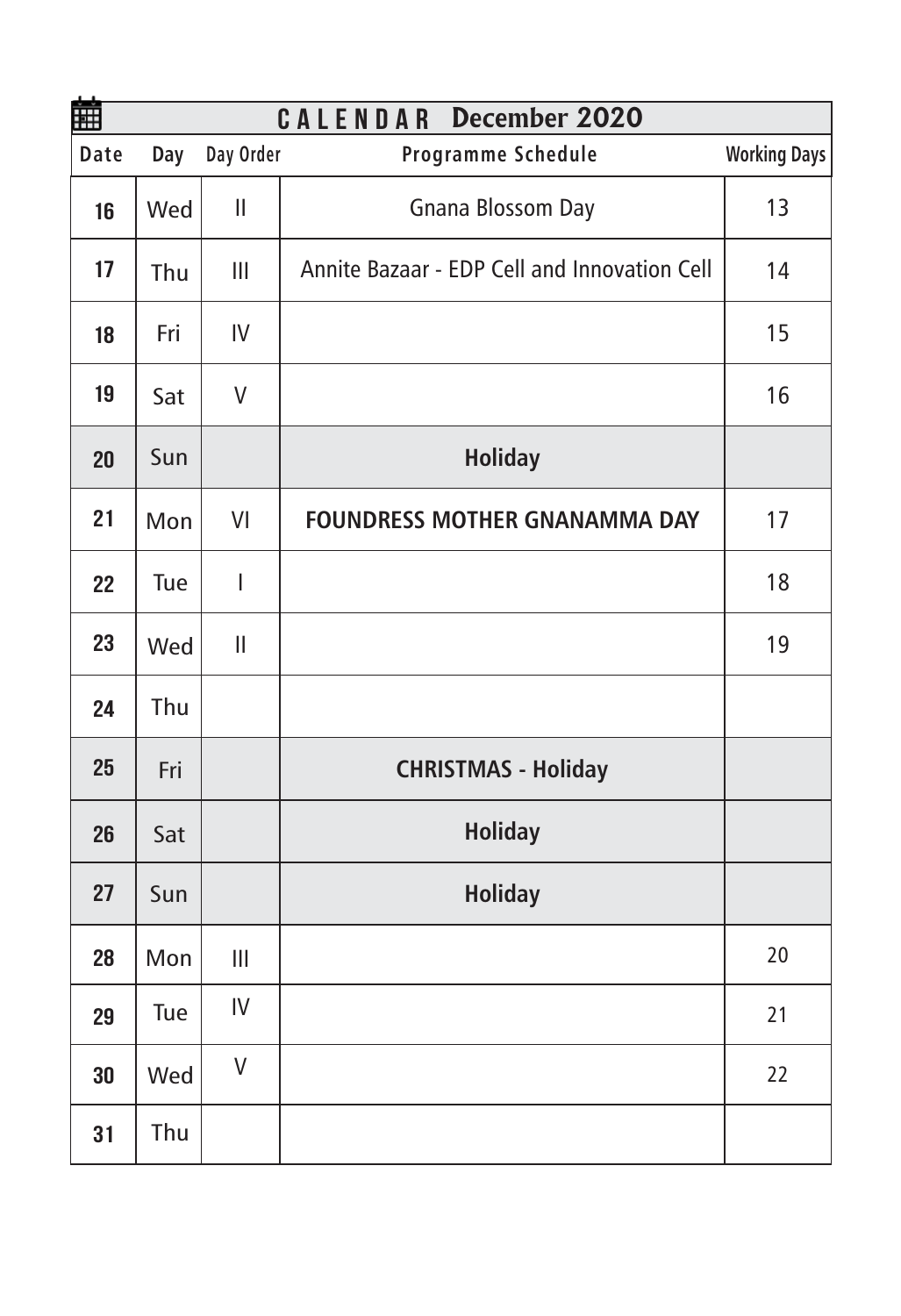| 箘              | <b>CALENDAR January 2021</b> |               |                                             |                     |  |  |  |
|----------------|------------------------------|---------------|---------------------------------------------|---------------------|--|--|--|
| Date           | Day                          | Day Order     | Programme Schedule                          | <b>Working Days</b> |  |  |  |
| $\mathbf{1}$   | Fri                          |               | New Year - Holiday                          |                     |  |  |  |
| $\overline{2}$ | Sat                          |               | <b>Holiday</b>                              |                     |  |  |  |
| 3              | Sun                          |               | <b>Holiday</b>                              |                     |  |  |  |
| 4              | Mon                          | VI            |                                             | 23                  |  |  |  |
| 5              | Tue                          | T             |                                             | 24                  |  |  |  |
| 6              | Wed                          |               | $CIA - I$                                   | 25                  |  |  |  |
| $\overline{1}$ | Thu                          |               | $CIA - I$                                   | 26                  |  |  |  |
| 8              | Fri                          |               | $CIA - I$                                   | 27                  |  |  |  |
| 9              | Sat                          |               | $CIA - I$                                   | 28                  |  |  |  |
| 10             | Sun                          |               | <b>Holiday</b>                              |                     |  |  |  |
| 11             | Mon                          |               | $CIA - I$                                   | 29                  |  |  |  |
| 12             | Tue                          | $\mathbf{  }$ | PONGAL CELEBRATIONS<br>Tamil Elakiyamandram | 30                  |  |  |  |
| 13             | Wed                          | Ш             | <b>BOGI</b>                                 | 31                  |  |  |  |
| 14             | Thu                          |               | <b>PONGAL - Holiday</b>                     |                     |  |  |  |
| 15             | Fri                          |               | THIRUVALLUVAL DAY - Holiday                 |                     |  |  |  |

"Anyone who has never made a mistake has never tried anything new."  **- Clay P. Bedford**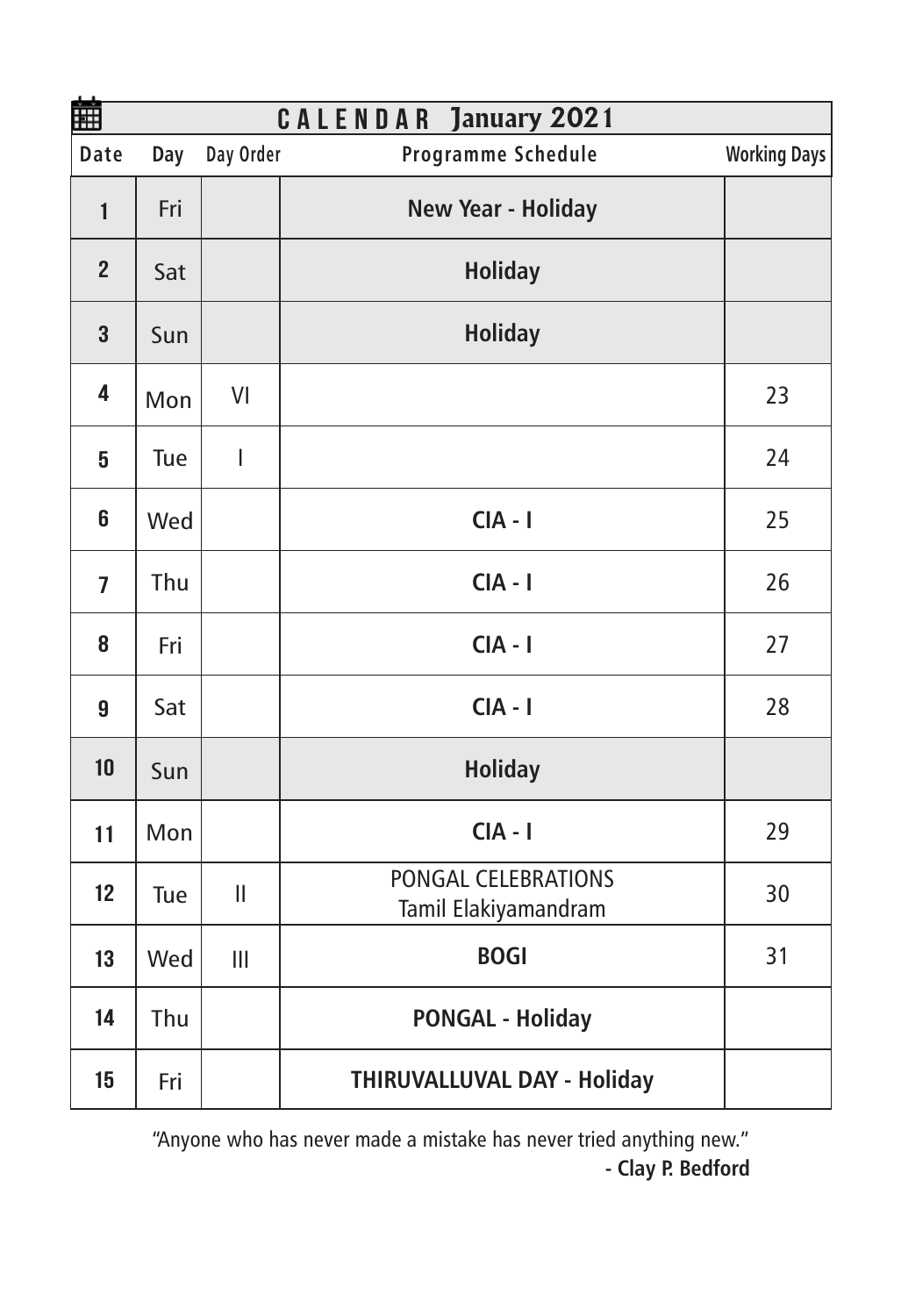| 盦    |     |               | <b>CALENDAR January 2021</b>                              |                     |
|------|-----|---------------|-----------------------------------------------------------|---------------------|
| Date | Day | Day Order     | Programme Schedule                                        | <b>Working Days</b> |
| 16   | Sat |               | <b>UZHAVAR THIRUNAL - Holiday</b>                         |                     |
| 17   | Sun |               | <b>Holiday</b>                                            |                     |
| 18   | Mon | IV            |                                                           | 32                  |
| 19   | Tue | V             |                                                           | 33                  |
| 20   | Wed | VI            | National Seminar - Commerce<br>(G) (CS) (AF) & (BBA)      | 34                  |
| 21   | Thu | T             | <b>National Seminar</b><br><b>B.A English &amp; Tamil</b> | 35                  |
| 22   | Fri | $\mathbf{II}$ | <b>CLUBS DAY</b>                                          | 36                  |
| 23   | Sat | Ш             | Placement Training Progranne - III                        | 37                  |
| 24   | Sun |               | <b>Holiday</b>                                            |                     |
| 25   | Mon | IV            | Ethnic Day - Innovation Club<br>National Voters Day - NSS | 38                  |
| 26   | Tue |               | <b>REPUBLIC DAY - Holiday</b>                             |                     |
| 27   | Wed | $\vee$        | <b>Tricolor Day</b>                                       | 39                  |
| 28   | Thu | VI            | Project Exhibition Day - Innovation Club                  | 40                  |
| 29   | Fri | I             | World Leprosy Day - Walkathon<br><b>Health Club</b>       | 41                  |
| 30   | Sat | $\mathsf{II}$ | Parent - Teacher Meet I, II & III Year                    | 42                  |
| 31   | Sun |               | <b>Holiday</b>                                            |                     |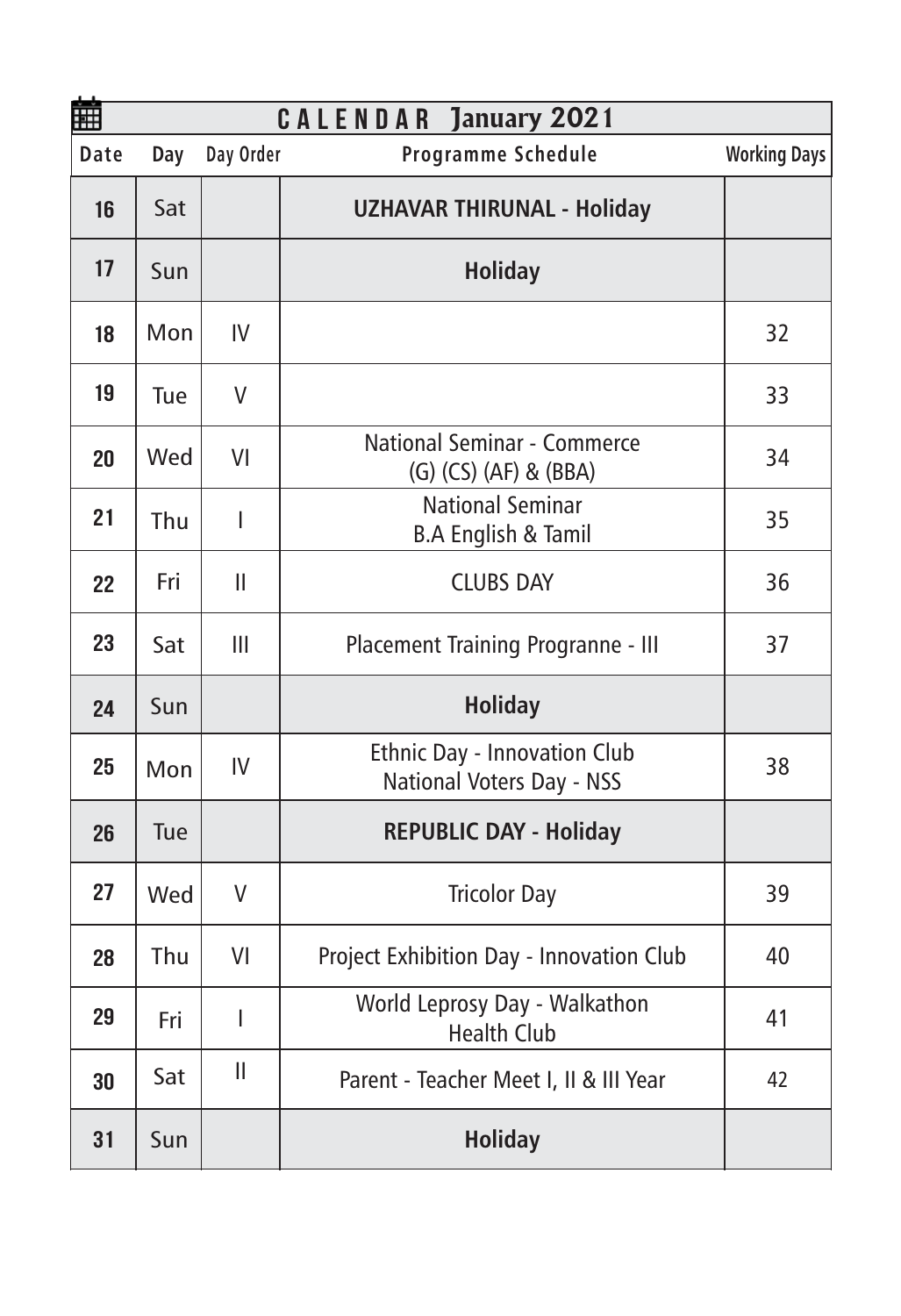| 盦<br><b>CALENDAR February 2021</b> |     |              |                                                                                 |                     |  |
|------------------------------------|-----|--------------|---------------------------------------------------------------------------------|---------------------|--|
| Date                               | Day | Day Order    | Programme Schedule                                                              | <b>Working Days</b> |  |
| 1                                  | Mon | Ш            | Traffic Awareness Program -<br>NSS, WE Cell                                     | 43                  |  |
| $\overline{2}$                     | Tue | IV           |                                                                                 | 44                  |  |
| 3                                  | Wed | V            |                                                                                 | 45                  |  |
| 4                                  | Thu | VI           | World Cancer Day - Breast Cancer Awareness<br>Campaign - Health Club, YRC & RRC | 46                  |  |
| 5                                  | Fri | T            |                                                                                 | 47                  |  |
| 6                                  | Sat | Ш            | <b>CAMPUS DRIVE</b>                                                             | 48                  |  |
| $\overline{1}$                     | Sun |              | <b>Holiday</b>                                                                  |                     |  |
| 8                                  | Mon | Ш            |                                                                                 | 49                  |  |
| 9                                  | Tue | IV           |                                                                                 | 50                  |  |
| 10                                 | Wed | V            | Guest Lecture - BA English                                                      | 51                  |  |
| 11                                 | Thu | VI           |                                                                                 | 52                  |  |
| 12                                 | Fri | T            | Guest Lecture - B.SC (Maths), B.SC (CS), BCA                                    | 53                  |  |
| 13                                 | Sat | $\mathbf{I}$ | <b>CAMPUS DRIVE</b>                                                             | 54                  |  |
| 14                                 | Sun |              | <b>Holiday</b>                                                                  |                     |  |
| 15                                 | Mon | Ш            |                                                                                 | 55                  |  |

"Study without desire spoils the memory, and it retains nothing that it takes in." **- Leonardo da Vinci**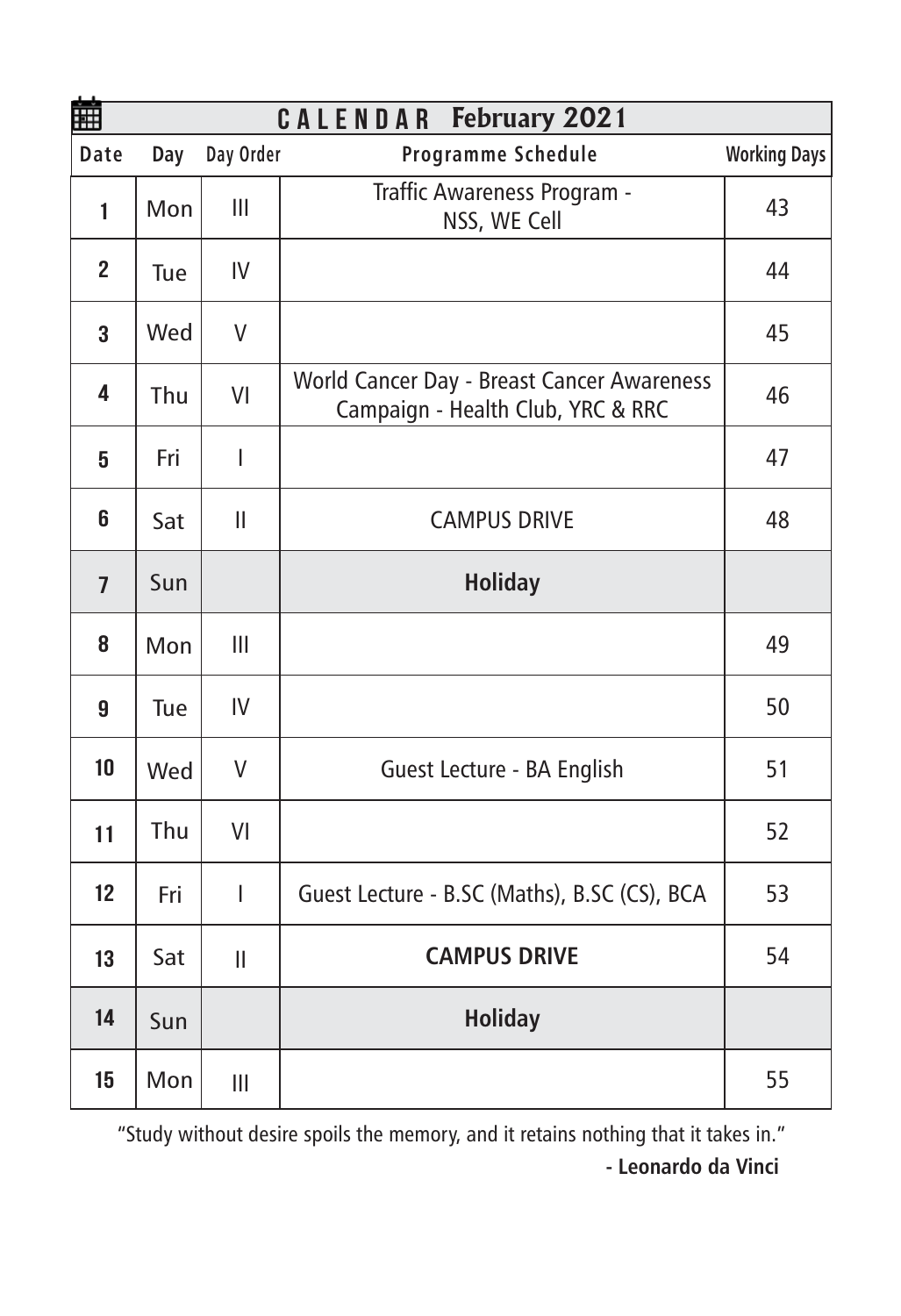| 箘    |     |              | <b>CALENDAR February 2021</b>                   |                     |
|------|-----|--------------|-------------------------------------------------|---------------------|
| Date | Day | Day Order    | Programme Schedule                              | <b>Working Days</b> |
| 16   | Tue | IV           | Guest Lecture - B.COM<br>(G), (CS), (A&F) & BBA | 56                  |
| 17   | Wed | V            |                                                 | 57                  |
| 18   | Thu | VI           |                                                 | 58                  |
| 19   | Fri | I            |                                                 | 59                  |
| 20   | Sat |              |                                                 | 60                  |
| 21   | Sun |              | <b>Holiday</b>                                  |                     |
| 22   | Mon |              | $CIA - II$                                      | 61                  |
| 23   | Tue |              | $CIA - II$                                      | 62                  |
| 24   | Wed |              | $CIA - II$                                      | 63                  |
| 25   | Thu |              | $CIA - II$                                      | 64                  |
| 26   | Fri |              | $CIA - II$                                      | 65                  |
| 27   | Sat | $\mathbf{I}$ | <b>SPORTS DAY &amp; COLLEGE DAY</b>             | 66                  |
| 28   | Sun |              | <b>Holiday</b>                                  |                     |

"If you want to get laid, go to college. If you want an education, go to the library." **- Frank Zappa**

"Education: the path from cocky ignorance to miserable uncertainty." **- Mark Twain**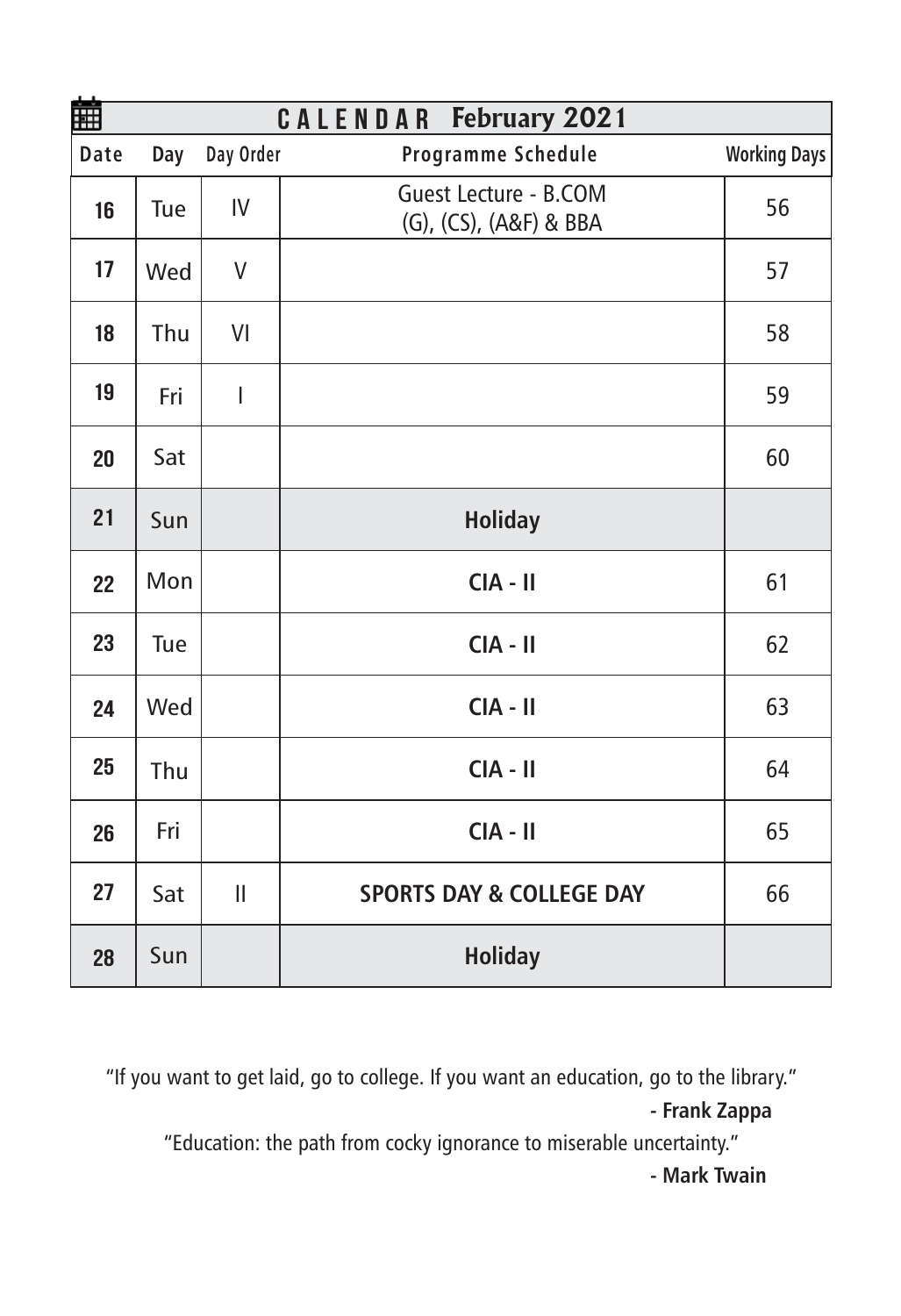| 箘              | <b>CALENDAR March 2021</b> |               |                                         |                     |  |  |
|----------------|----------------------------|---------------|-----------------------------------------|---------------------|--|--|
| Date           | Day                        | Day Order     | Programme Schedule                      | <b>Working Days</b> |  |  |
| 1              | Mon                        | Ш             |                                         | 67                  |  |  |
| $\overline{2}$ | Tue                        | IV            | <b>Revision</b>                         | 68                  |  |  |
| 3              | Wed                        | V             | <b>Revision</b>                         | 69                  |  |  |
| 4              | Thu                        | VI            | <b>Revision</b>                         | 70                  |  |  |
| 5              | Fri                        | T             | <b>Revision</b>                         | 71                  |  |  |
| 6              | Sat                        | $\mathbf{II}$ | Women's Day Celebration<br>Women Cell   | 72                  |  |  |
| $\overline{7}$ | Sun                        |               | <b>Holiday</b>                          |                     |  |  |
| 8              | Mon                        |               | <b>Model Exam</b>                       | 73                  |  |  |
| 9              | Tue                        |               | <b>Model Exam</b>                       | 74                  |  |  |
| 10             | Wed                        |               | <b>Model Exam</b>                       | 75                  |  |  |
| 11             | Thu                        |               | <b>Model Exam</b>                       | 76                  |  |  |
| 12             | Fri                        |               | <b>Model Exam</b>                       | 77                  |  |  |
| 13             | Sat                        |               | Soft Skill / NME / EVS Model Exam       | 78                  |  |  |
| 14             | Sun                        |               | <b>Holiday</b>                          |                     |  |  |
| 15             | Mon                        | Ш             | <b>University Practical Exam Begins</b> | 79                  |  |  |

"Education is the ability to listen to almost anything without losing your temper

or your self-confidence." **- Robert Frost**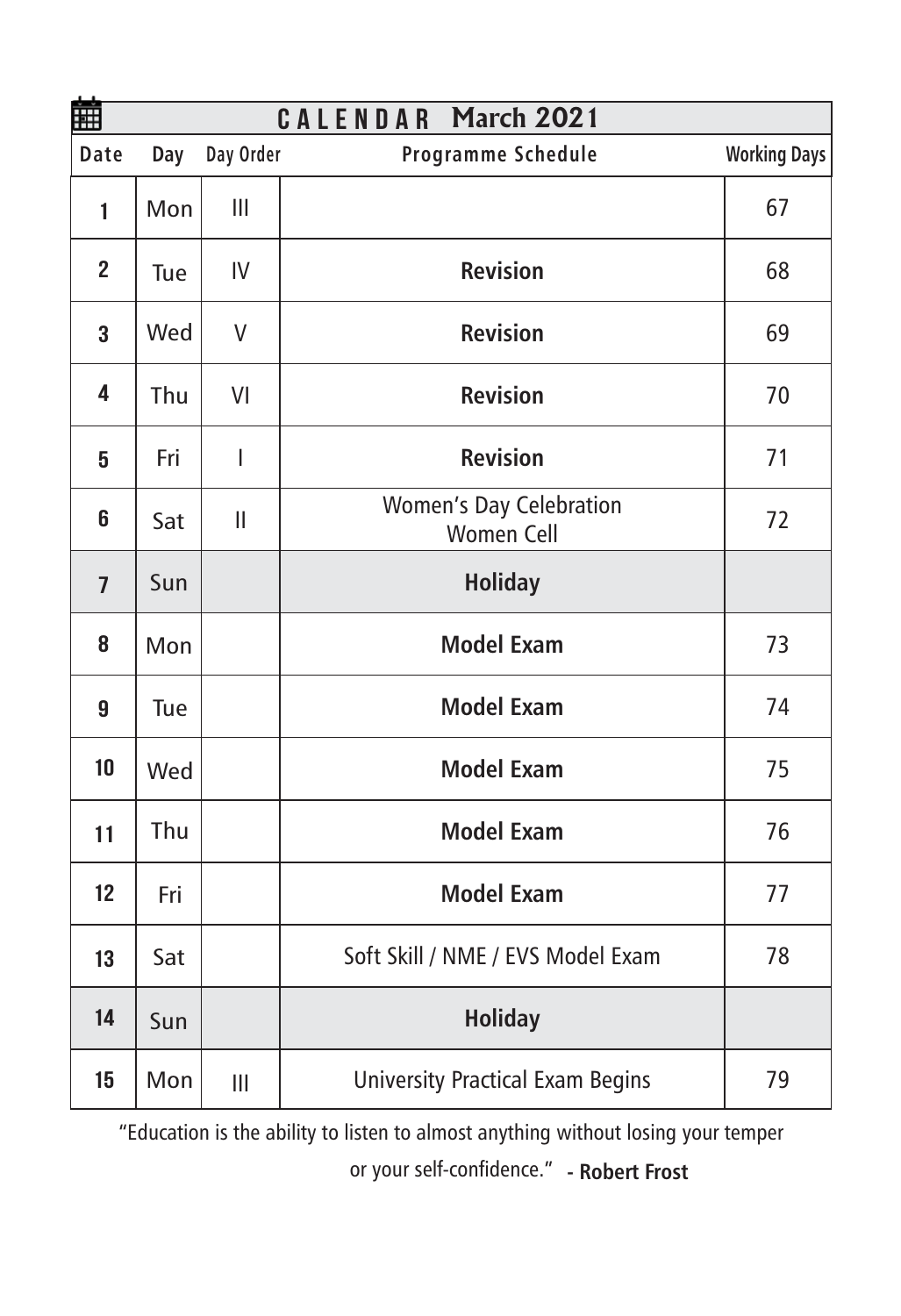| 箘    |     |                                       | <b>CALENDAR March 2021</b> |                     |
|------|-----|---------------------------------------|----------------------------|---------------------|
| Date | Day | Day Order                             | Programme Schedule         | <b>Working Days</b> |
| 16   | Tue | IV                                    |                            | 80                  |
| 17   | Wed | V                                     |                            | 81                  |
| 18   | Thu | VI                                    |                            | 82                  |
| 19   | Fri | I                                     |                            | 83                  |
| 20   | Sat | $\mathbf{I}$                          |                            | 84                  |
| 21   | Sun |                                       | <b>Holiday</b>             |                     |
| 22   | Mon | $\begin{array}{c} \hline \end{array}$ |                            | 85                  |
| 23   | Tue | IV                                    |                            | 86                  |
| 24   | Wed | V                                     | Valedictory                | 87                  |
| 25   | Thu | VI                                    |                            | 88                  |
| 26   | Fri | I                                     |                            | 89                  |
| 27   | Sat | $\mathop{  }$                         |                            | 90                  |
| 28   | Sun |                                       | <b>Holiday</b>             |                     |
| 29   | Mon | III                                   |                            | 91                  |
| 30   | Tue | IV                                    |                            | 92                  |
| 31   | Wed | $\vee$                                | Last Working Day           | 93                  |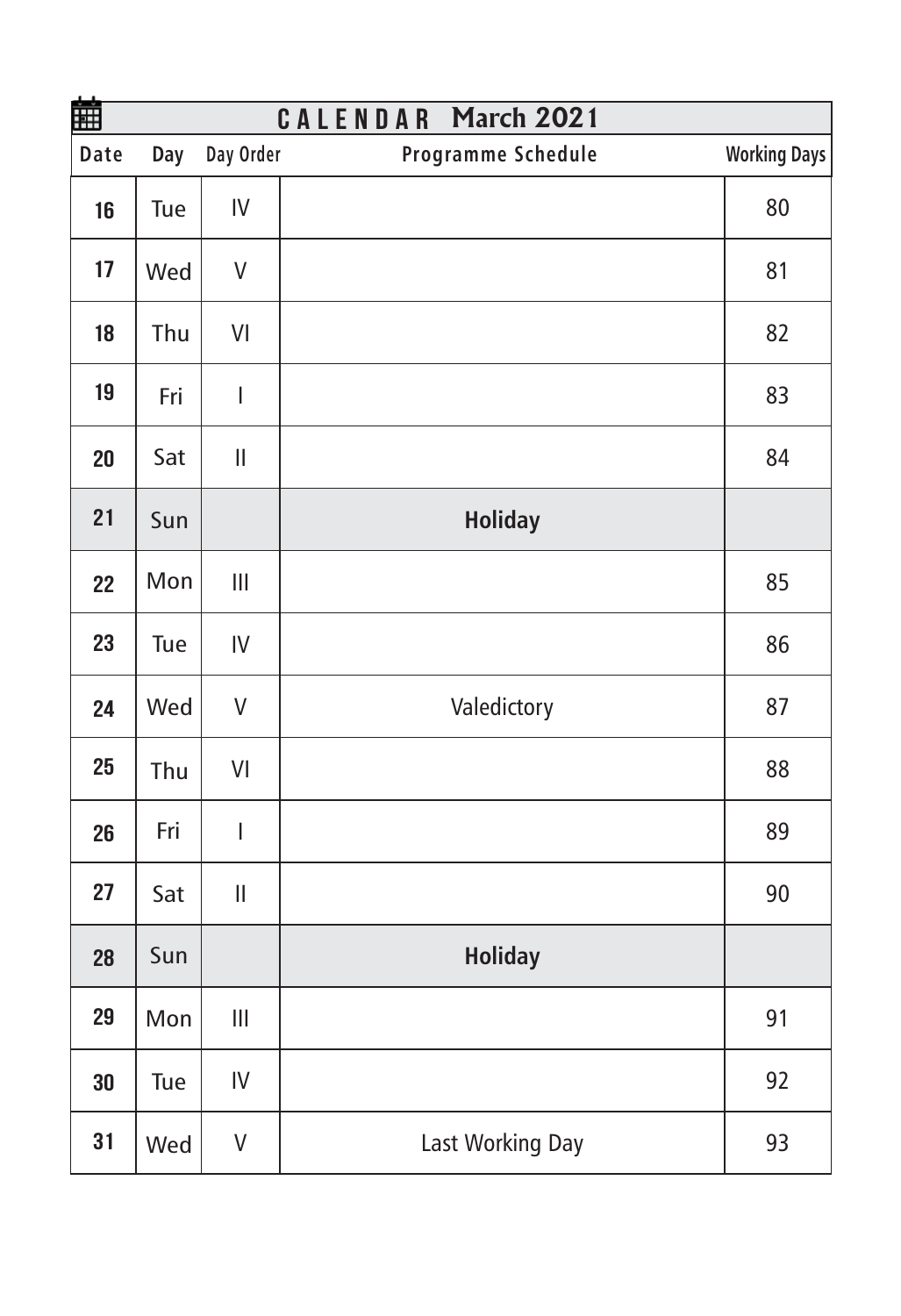|                | 齒<br>CALENDAR April 2021 |           |                                 |                     |  |  |
|----------------|--------------------------|-----------|---------------------------------|---------------------|--|--|
| Date           | Day                      | Day Order | Programme Schedule              | <b>Working Days</b> |  |  |
| $\mathbf{1}$   | Thu                      |           |                                 |                     |  |  |
| $\overline{2}$ | Fri                      |           | <b>GOOD FRIDAY - Holiday</b>    |                     |  |  |
| 3              | Sat                      |           | <b>Holiday</b>                  |                     |  |  |
| 4              | Sun                      |           | <b>EASTER - Holiday</b>         |                     |  |  |
| 5              | Mon                      |           |                                 |                     |  |  |
| 6              | Tue                      |           |                                 |                     |  |  |
| $\overline{1}$ | Wed                      |           |                                 |                     |  |  |
| 8              | Thu                      |           |                                 |                     |  |  |
| 9              | Fri                      |           |                                 |                     |  |  |
| 10             | Sat                      |           |                                 |                     |  |  |
| 11             | Sun                      |           | <b>Holiday</b>                  |                     |  |  |
| 12             | Mon                      |           |                                 |                     |  |  |
| 13             | Tue                      |           | <b>UGADI</b>                    |                     |  |  |
| 14             | Wed                      |           | <b>TAMIL NEW YEAR - Holiday</b> |                     |  |  |
| 15             | Thu                      |           |                                 |                     |  |  |

"People learn something every day, and a lot of times it's that what they learned the day before was wrong." **- William R. Inge**